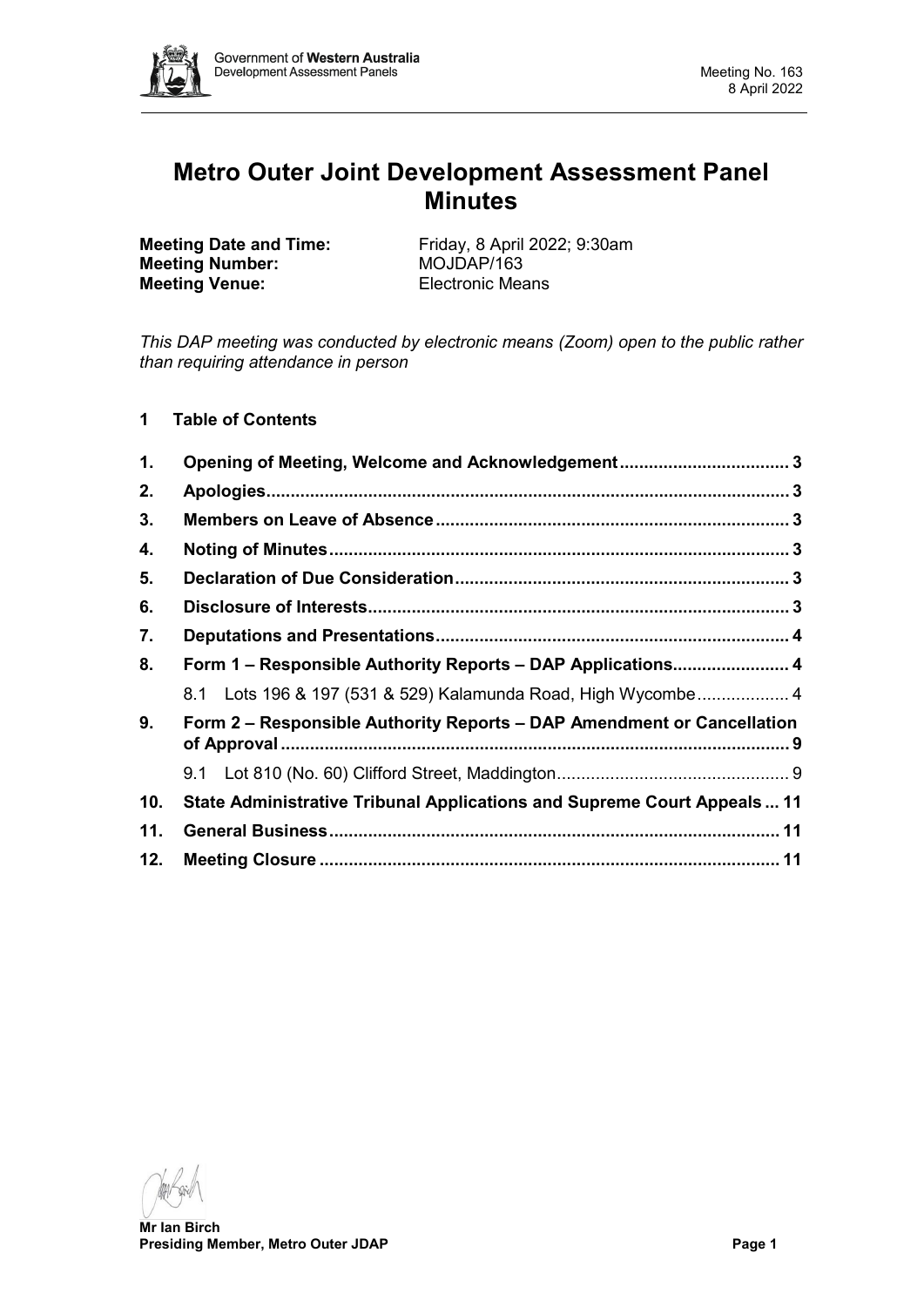

# **Attendance**

# **DAP Members**

Mr Ian Birch (Presiding Member) Mr Gene Koltasz (A/Deputy Presiding Member) Mr John Syme (A/Third Specialist Member)

*Item 8.1* Cr Kellie Miskiewicz (Local Government Member, City of Kalamunda) Cr Brooke O'Donnell (Local Government Member, City of Kalamunda)

*Item 9.1* Cr David Goode (Local Government Member, City of Gosnells) Cr Peter Abetz (Local Government Member, City of Gosnells)

# **Officers in attendance**

*Item 8.1* Mr Andrew Fowler-Tutt (City of Kalamunda) Ms Cardia Mariani (City of Kalamunda) Ms Sophie Tunstead (City of Kalamunda) Mr Raktim Barua (City of Kalamunda) Mr Peter Varelis (City of Kalamunda)

*Item 9.1* Mr Brenton Scrambler (City of Gosnells)

# **Minute Secretary**

Ms Adele McMahon (DAP Secretariat) Ms Ashlee Kelly (DAP Secretariat)

# **Applicants and Submitters**

*Item 8.1* Mr Murray Casselton (element) Mr Tim Reynolds (Herring Storer Acoustics) Mr Mohammad Rasouli (Transcore) Mr Dilan Patel (Talis) Mr Matt Bruce (Wallace PM)

*Item 9.1* Mr Ian Beacham (Delapre Securities)

# **Members of the Public / Media**

There were 2 members of the public in attendance.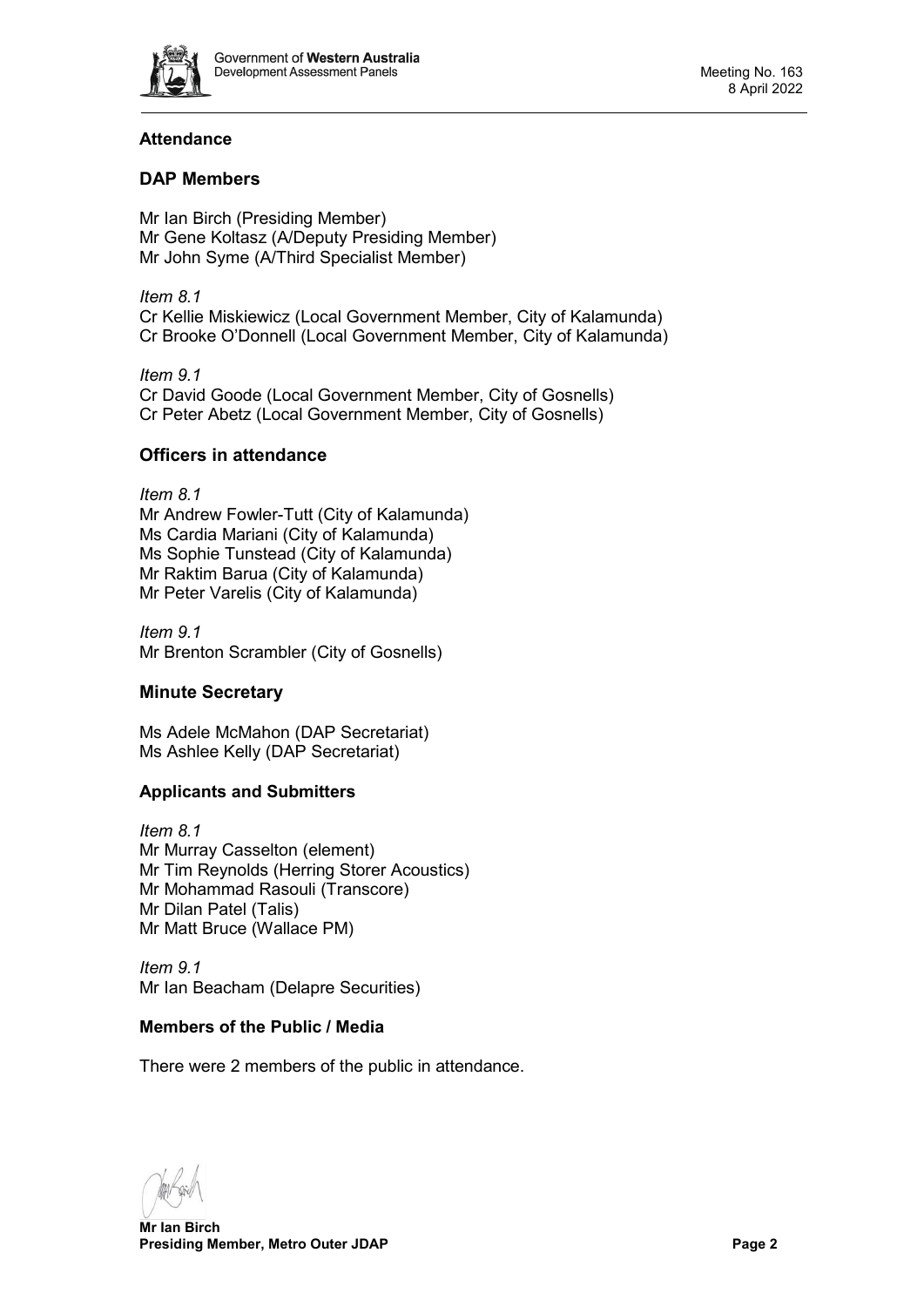

# <span id="page-2-0"></span>**1. Opening of Meeting, Welcome and Acknowledgement**

The Presiding Member declared the meeting open at 9:37am on 8 April 2022 and acknowledged the traditional owners and paid respect to Elders past and present of the land on which the meeting was being held.

The Presiding Member announced the meeting would be run in accordance with the DAP Standing Orders 2020 under the *Planning and Development (Development Assessment Panels) Regulations 2011.*

# **1.1 Announcements by Presiding Member**

The Presiding Member advised that in accordance with Section 5.16 of the DAP Standing Orders 2020 which states *'A person must not use any electronic, visual or audio recording device or instrument to record the proceedings of the DAP meeting unless the Presiding Member has given permission to do so.',* the meeting would not be recorded.

In response to the COVID-19 situation, this meeting was convened via electronic means (Zoom). Members were reminded to announce their name and title prior to speaking.

# <span id="page-2-1"></span>**2. Apologies**

Ms Sheryl Chaffer (Deputy Presiding Member) Mr Jason Hick (Third Specialist Member) Cr Margaret Thomas (Local Government Member, City of Kalamunda)

# <span id="page-2-2"></span>**3. Members on Leave of Absence**

DAP Member, Ms Sheryl Chaffer has been granted leave of absence by the Director General for the period of 23 March 2022 to 15 April 2022 inclusive.

#### <span id="page-2-3"></span>**4. Noting of Minutes**

DAP members noted that signed minutes of previous meetings are available on the [DAP website.](https://www.dplh.wa.gov.au/about/development-assessment-panels/daps-agendas-and-minutes)

#### <span id="page-2-4"></span>**5. Declaration of Due Consideration**

All members declared that they had duly considered the documents.

# <span id="page-2-5"></span>**6. Disclosure of Interests**

Nil

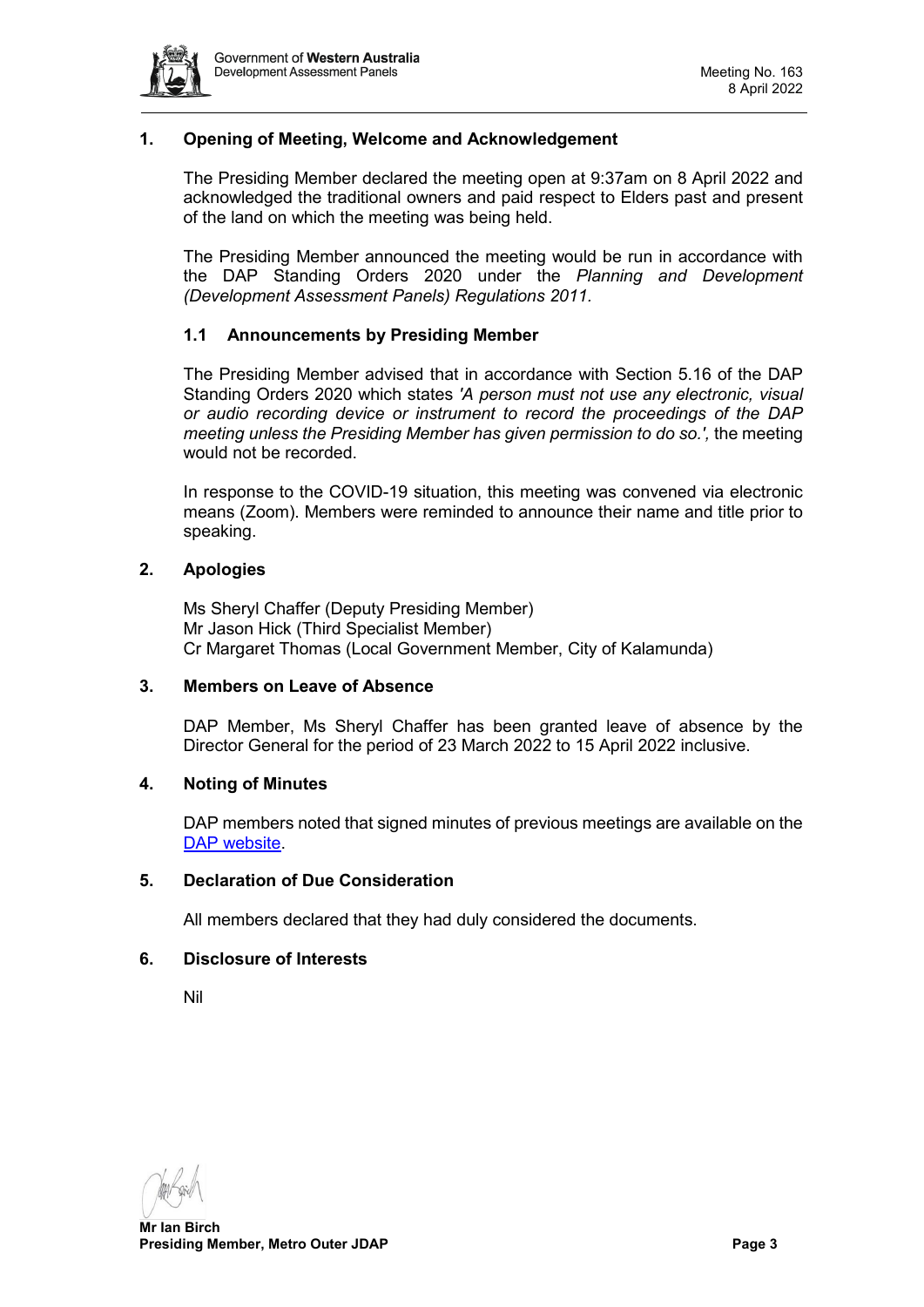

# <span id="page-3-0"></span>**7. Deputations and Presentations**

- **7.1** Mr Murray Casselton (element) addressed the DAP in support of the recommendation for the application at Item 8.1 and responded to questions from the panel.
- **7.2** Mr Matt Bruce (Wallace PM) responded to questions from the panel in relation to item 8.1.
- **7.3** Mr Tim Reynolds (Herring Storer Acoustics) responded to questions from the panel in relation to item 8.1.
- **7.4** City of Kalamunda officers addressed the DAP in relation to the application at Item 8.1 and responded to questions from the panel.

#### *The presentations at Items 7.1 - 7.4 were heard prior to the application at Item 8.1.*

- **7.5** Mr Ian Beacham (Delapre Securities) responded to questions from the panel in relation to item 9.1.
- **7.6** Mr Brenton Scambler (City of Gosnells) responded to questions from the panel in relation to item 9.1.

# *The presentations at Items 7.5 - 7.6 were heard prior to the application at Item 9.1.*

# <span id="page-3-2"></span><span id="page-3-1"></span>**8. Form 1 – Responsible Authority Reports – DAP Applications**

#### **8.1 Lots 196 & 197 (531 & 529) Kalamunda Road, High Wycombe**

| <b>Proposed Childcare Premises</b> |
|------------------------------------|
| element                            |
| <b>Uptown Street Pty Ltd</b>       |
| City of Kalamunda                  |
| DAP/21/02171                       |
|                                    |

#### **REPORT RECOMMENDATION**

### **Moved by:** Cr Brooke O'Donnell **Seconded by:** Mr Gene Koltasz

That the Metro Outer Joint Development Assessment Panel resolves to:

1. **Accept** that the DAP Application reference DAP/21/02171 is appropriate for consideration as a "Child Care Premises" land use and compatible with the objectives of the zoning table in accordance with Clause 4.2.1 of the City of Kalamunda Local Planning Scheme No. 3;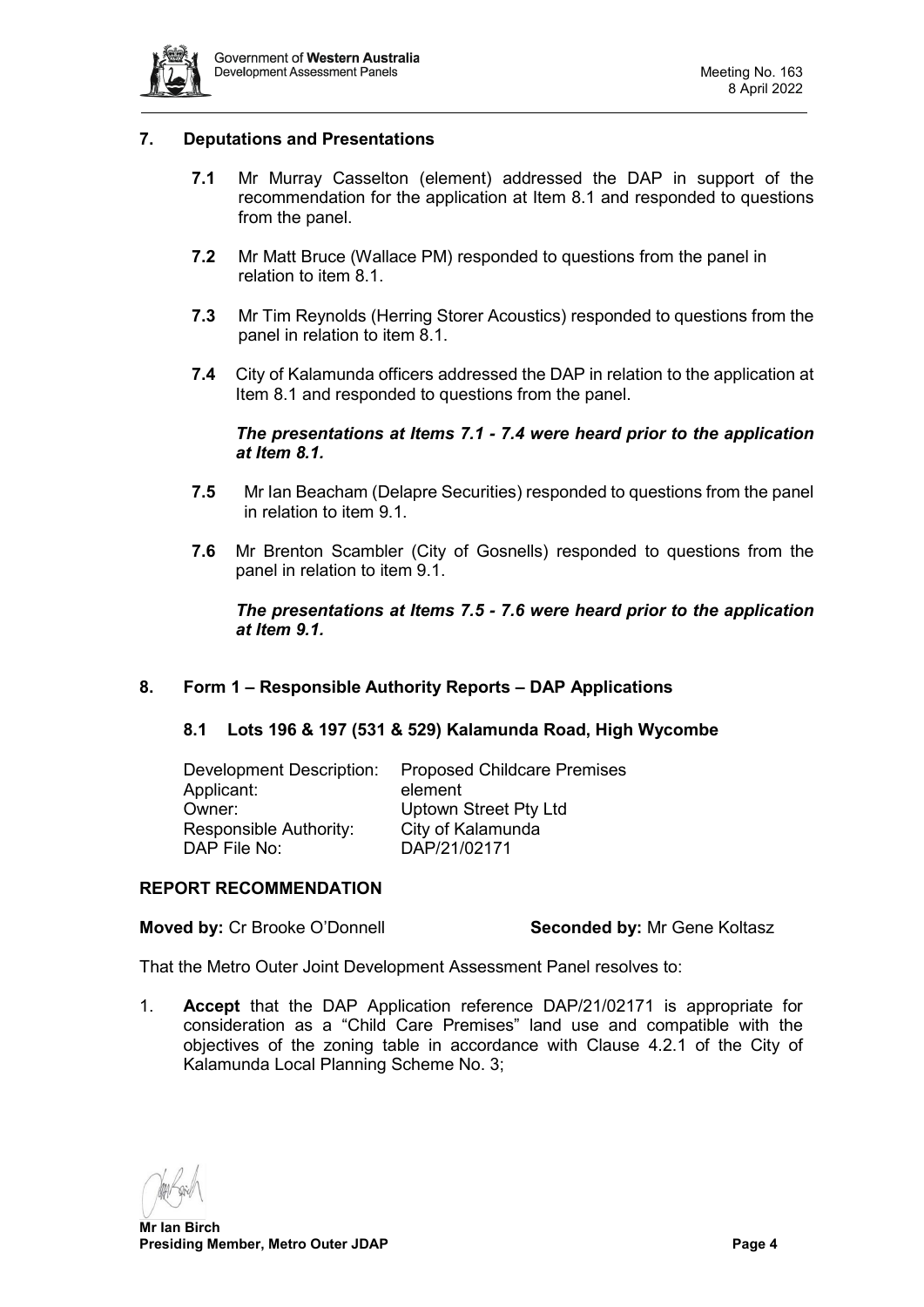

2. **Approve** DAP Application reference DAP/21/02171 and accompanying development plans in accordance with Clause 68 of Schedule 2 (Deemed Provisions) of the *Planning and Development (Local Planning Schemes) Regulations 2015*, and the provisions of Clause 10.4 of the City of Kalamunda Local Planning Scheme No. 3, subject to the following conditions:

# **Conditions**

- 1. Pursuant to clause 26 of the Metropolitan Region Scheme, this approval is deemed to be an approval under clause 24(1) of the Metropolitan Region Scheme.
- 2. This decision constitutes planning approval only and is valid for a period of 4 years from the date of approval. If the subject development is not substantially commenced within the specified period, the approval shall lapse and be of no further effect.
- 3. The development being carried out in accordance with the plan(s)/drawing(s) and document(s) (including any recommendations made) listed below:

| Plan<br>No. | Rev. | <b>Title</b>             | <b>Date</b> | <b>Prepared by</b>       |
|-------------|------|--------------------------|-------------|--------------------------|
|             | Е    | Site Plan                | 21/12/2021  | Raunik Design Group      |
|             | E    | <b>Ground Floor Plan</b> | 21/12/2021  | Raunik Design Group      |
|             | E    | <b>First Floor Plan</b>  | 21/12/2021  | Raunik Design Group      |
|             | D    | West & East              | 21/12/2021  | Raunik Design Group      |
|             |      | Elevations               |             |                          |
|             | D    | North & South            | 21/12/2021  | Raunik Design Group      |
|             |      | <b>Elevations</b>        |             |                          |
|             | r01a | <b>Traffic Impact</b>    | December    | Transcore                |
|             |      | <b>Statement</b>         | 2021        |                          |
|             | 1    | Environmental            | 10/12/2021  | <b>Herring Storer</b>    |
|             |      | Acoustic                 |             | <b>Acoustics</b>         |
|             |      | Assessment               |             |                          |
|             | 1.0  | Waste Management         | 20/12/2021  | <b>Talis Consultants</b> |
|             |      | Plan                     |             |                          |
|             |      | Stormwater               | 3/12/2021   | <b>Pritchard Francis</b> |
|             |      | Drainage Plan            |             |                          |

- 4. For the duration of the development, all stormwater drainage from roofed and paved areas being disposed of on site to the specification outlined in the approved drainage plan and to the satisfaction of the City of Kalamunda.
- 5. All landscaping noted in the approved Landscape Plan must be planted prior to the occupation of the development and maintained thereafter, to the satisfaction of the City of Kalamunda. Any species which fail to establish within the first two planting seasons following implementation must be replaced at the landowners cost to the satisfaction of the City of Kalamunda.
- 6. The street wall and fence as well as any associated gates are to be no greater than 1.8 metres in height in accordance with the requirements the City of Kalamunda Local Planning Policy 13 – Street Fencing, Walls and Gates.

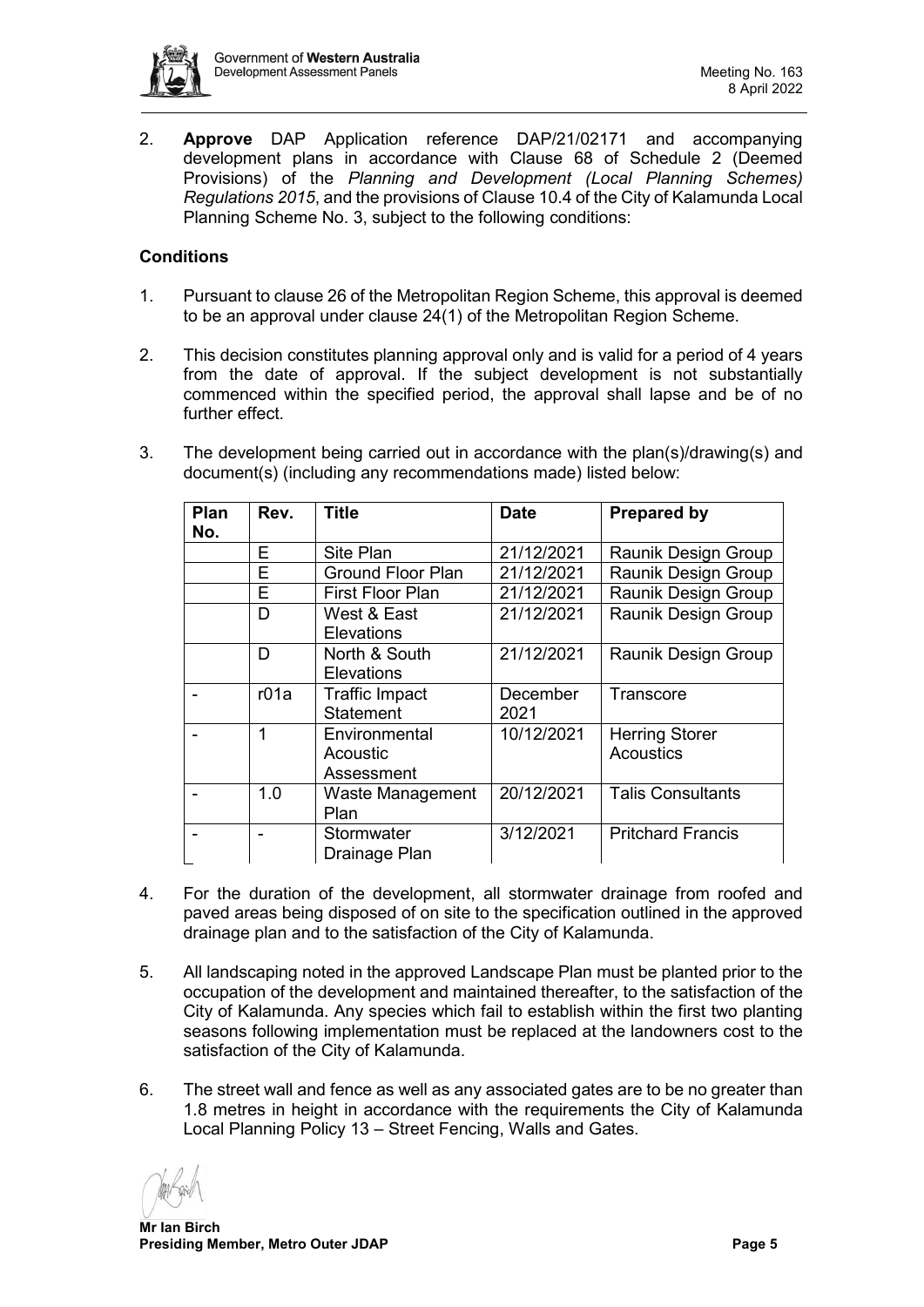

- 7. Prior to occupation of the development, a noise management plan must be submitted to the satisfaction of the City of Kalamunda.
- 8. Prior to applying for a building permit, a Construction Management Plan must be submitted by the landowner to the satisfaction of the City of Kalamunda. The Construction Management Plan must be prepared by a suitably qualified person and detail how the construction of the development will be maintained including:
	- i. Public safety and security.<br>ii. Hours of construction.
	- Hours of construction.
	- iii. Traffic management plans during construction, including any proposed road closures.
	- iv. Toilet facilities for construction workers.
	- v. Protection of public infrastructure and mature trees marked for retention within the road reserve.
	- vi. Dilapidation report of adjoining properties.
	- vii. How materials and equipment will be delivered and removed from the site.
	- viii. How materials and equipment will be stored on the site.
	- ix. Parking arrangements for staff, contractors and visitors.
	- x. Construction Waste disposal strategy and location of waste disposal bins.
	- xi. How dust, noise, erosion, lighting and environmental hazards will be managed during the stages of construction.
	- xii. Complaint management procedure.<br>xiii Dilapidation report(s)
	- Dilapidation report(s).
	- xiv. Other matters likely to impact on surrounding property owners

The approved Construction Management Plan must be implemented prior to the commencement of works and thereafter maintained for the duration of works to the satisfaction of the City of Kalamunda.

- 9. Prior to occupation of the development, crossovers must be designed and constructed to the specifications and satisfaction of the City of Kalamunda
- 10. For the duration of the development, the hours of operation associated with the Child Care Premises are only on Monday to Fridays from 6:30am to 6:30pm.
- 11. The maximum number children in child care at the site shall not exceed 94 at any one time.
- 12. Prior to an occupation of the development, all car parking areas must meet the following requirements:
	- i. The provision and maintenance of a minimum of 27 car parking spaces, which are designed, constructed, sealed, kerbed, drained and marked in accordance with Australian/New Zealand Standard AS/NZS 2890.1:2004, Parking facilities, Part 1: Off street car parking.

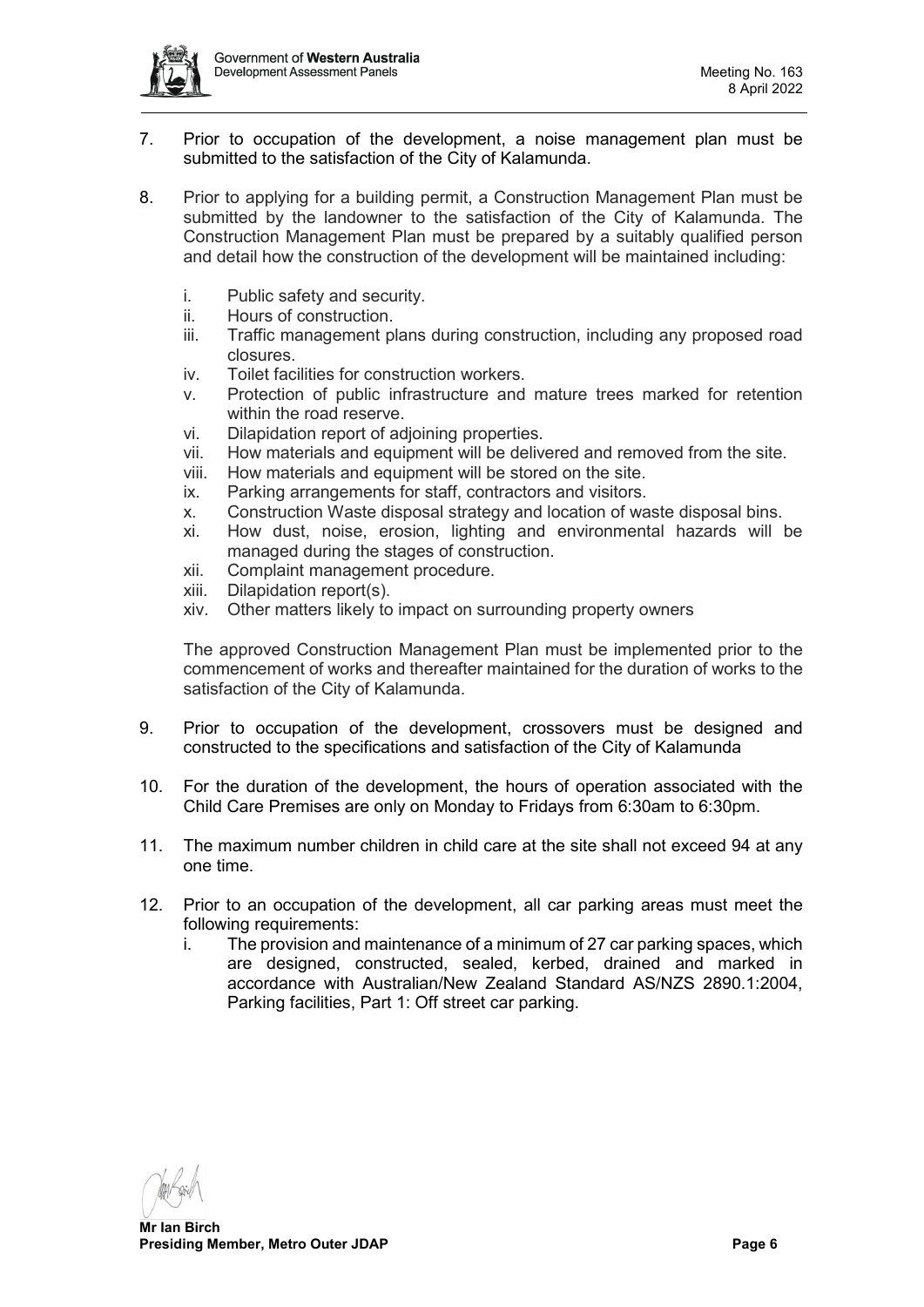

- ii. The provision and maintenance car parking space(s) dedicated to people with disabilities, which are designed, constructed, sealed, kerbed, drained and marked in accordance with Australian/New Zealand Standard AS/NZS 2890.6:2009, Parking facilities, Part 6: Off street parking for people with disabilities and which are linked to the main entrance of the development by a continuous accessible path of travel designed and constructed in accordance with Australian Standard AS 1428.1 2009, Design for access and mobility, Part 1: General Requirements for access New building work.
- iii. Vehicle parking, manoeuvring and circulation areas are to be suitably constructed, sealed, kerbed, line marked and drained to the specification and satisfaction of the City of Kalamunda and Australian Standard AS2890.
- 13. All crossovers, accessways, parking and vehicle circulation areas, shall be designed, constructed, sealed, kerbed, line marked and drained to the specifications and satisfaction of the City of Kalamunda.
- 14. Prior to the occupation of the development, the landowner/applicant contributing towards public art, pursuant to City of Kalamunda Local Planning Policy 26.
- 15. Prior to applying for a building permit, the landowner is to submit, and have approved by the City of Kalamunda, detailed information relating to external finishes and colour schemes. Prior to the occupation permit being granted, the approved external finishes and colour schemes are to be implemented to the satisfaction of the City of Kalamunda and maintained for the duration of the development.
- 16. For the duration of the development, external lighting shall be installed and maintained within the site boundary for all car parking areas, outdoor activity areas, and along all onsite pedestrian pathways. The design and construction of the external lighting must:
	- i. Meet minimum requirements of Australian Standard AS/NZS 1158.3.1:2005.<br>ii. Be installed prior to the occupation of development and maintained for the
	- Be installed prior to the occupation of development and maintained for the duration of development.
	- iii. Lighting within the car parking area having a greater height than the pedestrian area lighting, and be focused downwards to avoid any light spill on to adjoining properties.
	- iv. Lighting shall not cause nuisance to adjoining residents or the travelling public and shall comply at all times with the requirements stipulated under the Australian Standard 4282-1997 (Control of the obtrusive effects of outdoor lighting).
- 17. Prior to occupation of the development, the lots must be legally amalgamated into one certificate of title, with the new title issued and a copy of the new title provided to the satisfaction of the City of Kalamunda.

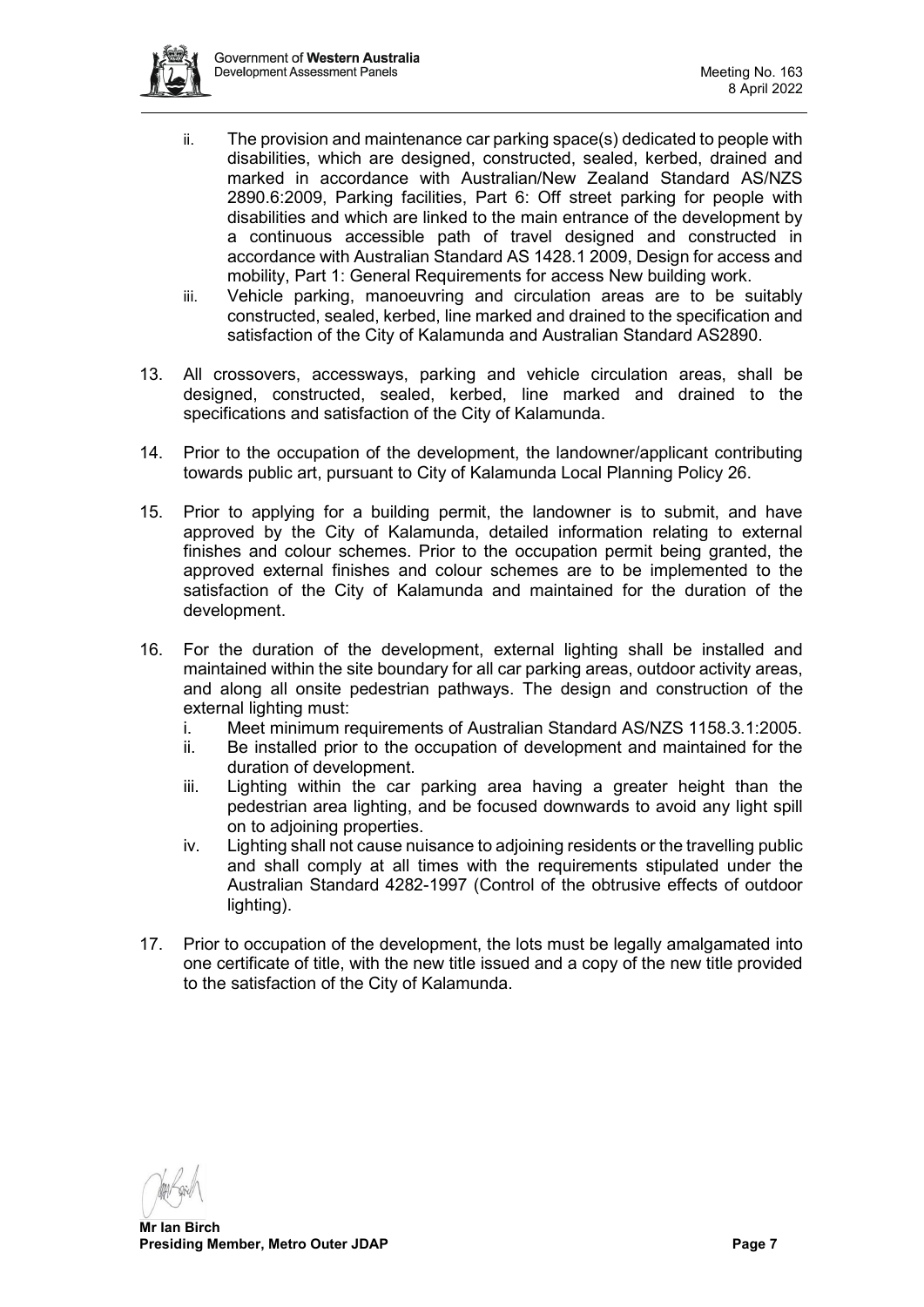

- 18. Prior to the occupation of the development, the outdoor play space areas within 7.5 metres of adjoining residential property boundaires, which have a finished floor level of more than 0.5 metres above the natural ground level, must be provided with permanent screening to block the cone of vision onto any adjoining property. the permanent screening devices (i.e. obscure glazing, timber screens, external blinds, window hoods or shutters) must be at least 1.6 metres in height, at least 75 percent obscure, permanently fixed, made of durable material and maintained for the duration of the development.
- 19. Prior to the occupation of the development, the safety barrier is to be constructed in accordance with the Guide to Roadside Design (GRD) Part 6 and inspected to the satisfaction of the City of Kalamunda.

# **Advice Notes**

1. A building permit is required prior to the commencement of works.

The submitted building permit application plans are to be consistent with the plans that form part of the relevant planning approval, to the satisfaction of the City of Kalamunda.

- 2. All proposed fencing is to be installed to a standard no less than the minimum specification as required by the City of Kalamunda Fencing Local Laws.
- 3. The landowner/applicant is advised that the Department of Water and Environmental Regulation has prepared dust control guidelines for development sites, which, outline the procedures for the preparation of dust management plans. The dust management plans are generally approved, and their implementation overseen, by the Local Government. Further information on the guidelines can be obtained from the Department of Water and Environmental Regulation's website www.dwer.wa.gov.au under air quality publications.
- 4. In regard to condition 14 the landowner's are advised that a public art contribution of \$21,000 applies to this approval, which can be provided by integrating the public art on site as part of the development component or within a public area within the vicinity of the subject site equal to \$21,000 or alternatively the provision of a \$21,000 as in lieu payment to the City of Kalamunda's Public Art Fund.
- 5. The landowners are required to apply for Registration of a Food Business accompanied with the appropriate registration fee a minimum of two weeks prior to commencing operation. The Application must include floor plans and elevations of the kitchen areas detailing all fixtures, fittings and finishes to the City's Health Service so that assessment may be made against the requirements of the Food Standards Code and advice can be provided before commencing construction. Such advice will aid in preventing expense and delays caused by the possible need to rectify structural non-compliances at the time of completion.

#### **The Report Recommendation was put and CARRIED UNANIMOUSLY.**

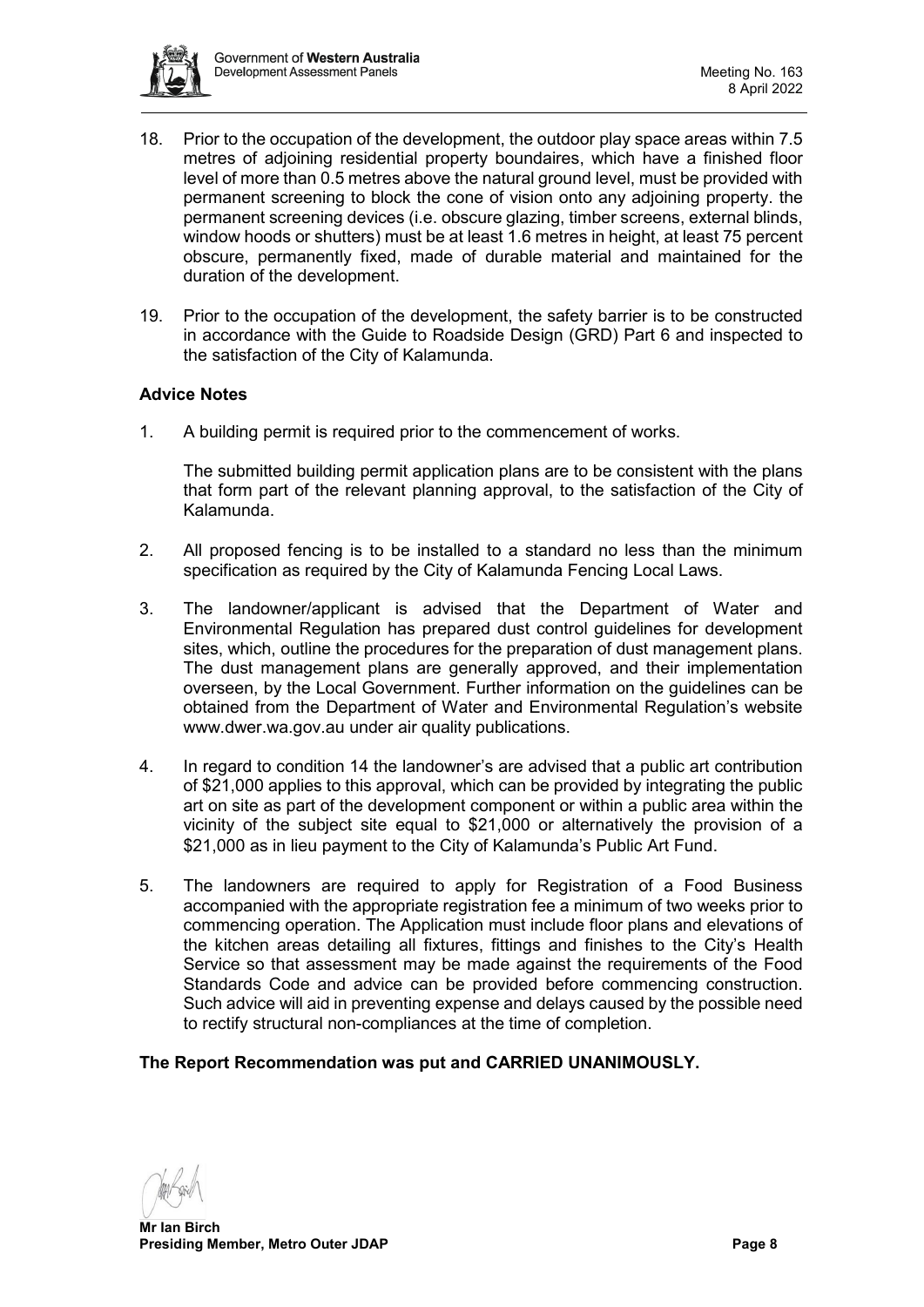

**REASON:** The proposed Child Care Centre meets the City's criteria for locating such uses in residential zoned areas and as outlined in the Responsible Authority Report, the development has been assessed as satisfying relevant planning requirements and performance standards where discretion is sought. Supporting technical reports concerning traffic impact, provision for onsite parking and noise management have been reviewed and accepted by City officers as satisfying relevant regulatory standards. Measures to mitigate against amenity impacts on surrounding residents are suitably covered in the proposal as submitted, together with appropriate conditions, and are considered to adequately respond to community concerns raised through public consultation.

*Cr Kellie Miskiewicz and Cr Brooke O'Donnell (Local Government Member, City of Kalamunda) left the panel at 10:07am.*

*Cr David Goode and Cr Peter Abetz (Local Government Member, City of Gosnells joined the panel at 10:07am.*

# <span id="page-8-0"></span>**9. Form 2 – Responsible Authority Reports – DAP Amendment or Cancellation of Approval**

# <span id="page-8-1"></span>**9.1 Lot 810 (No. 60) Clifford Street, Maddington**

| <b>Development Description:</b><br><b>Proposed Amendments:</b> | Amendment to Warehouse and Office<br>• Amalgamation of approved Warehouses 7 & 8<br>into one single Warehouse 7; and |  |  |
|----------------------------------------------------------------|----------------------------------------------------------------------------------------------------------------------|--|--|
|                                                                | Extending the approved hardstand area for<br>Warehouse 9                                                             |  |  |
| Applicant:                                                     | <b>Delapre Securities Pty Ltd</b>                                                                                    |  |  |
| Owner:                                                         | <b>Delapre Securities Pty Ltd</b>                                                                                    |  |  |
| Responsible Authority:<br>DAP File No:                         | <b>City of Gosnells</b><br>DAP/20/01745                                                                              |  |  |

# **REPORT RECOMMENDATION**

#### **Moved by: Cr Peter Abetz <b>Seconded by: Cr David Goode Seconded by: Cr David Goode**

That the Metro Outer Joint Development Assessment Panel resolves to:

1. **Approve** DAP Application reference DAP/20/01745 and accompanying plans (Cover sheet (A0.00 Rev 16), Estate Plan (A1.01 Rev 16), Site Plan Proposed (A2.02 Rev 16), Site Plan Proposed – True North (A2.03 Rev 16), Site Plan – Warehouse 7 (A4.701 Rev 16), Main Office Floor Plan (A5.701 Rev 16), Outbound / Inbound Office Plans (A5.702 Rev 16), Elevations (A3.01 Rev 16) all dated September 2019, and Main Office Elevations (A5.03 Rev 0) dated November 2021) in accordance with Clause 68 of Schedule 2 (Deemed Provisions) of the *Planning and Development (Local Planning Schemes) Regulations 2015*, and the provisions of the City of Gosnells Town Planning Scheme No. 6, for the proposed minor amendment to the approved Warehouse at 60 (Lot 810) Clifford Street, Maddington, subject to the following amended conditions: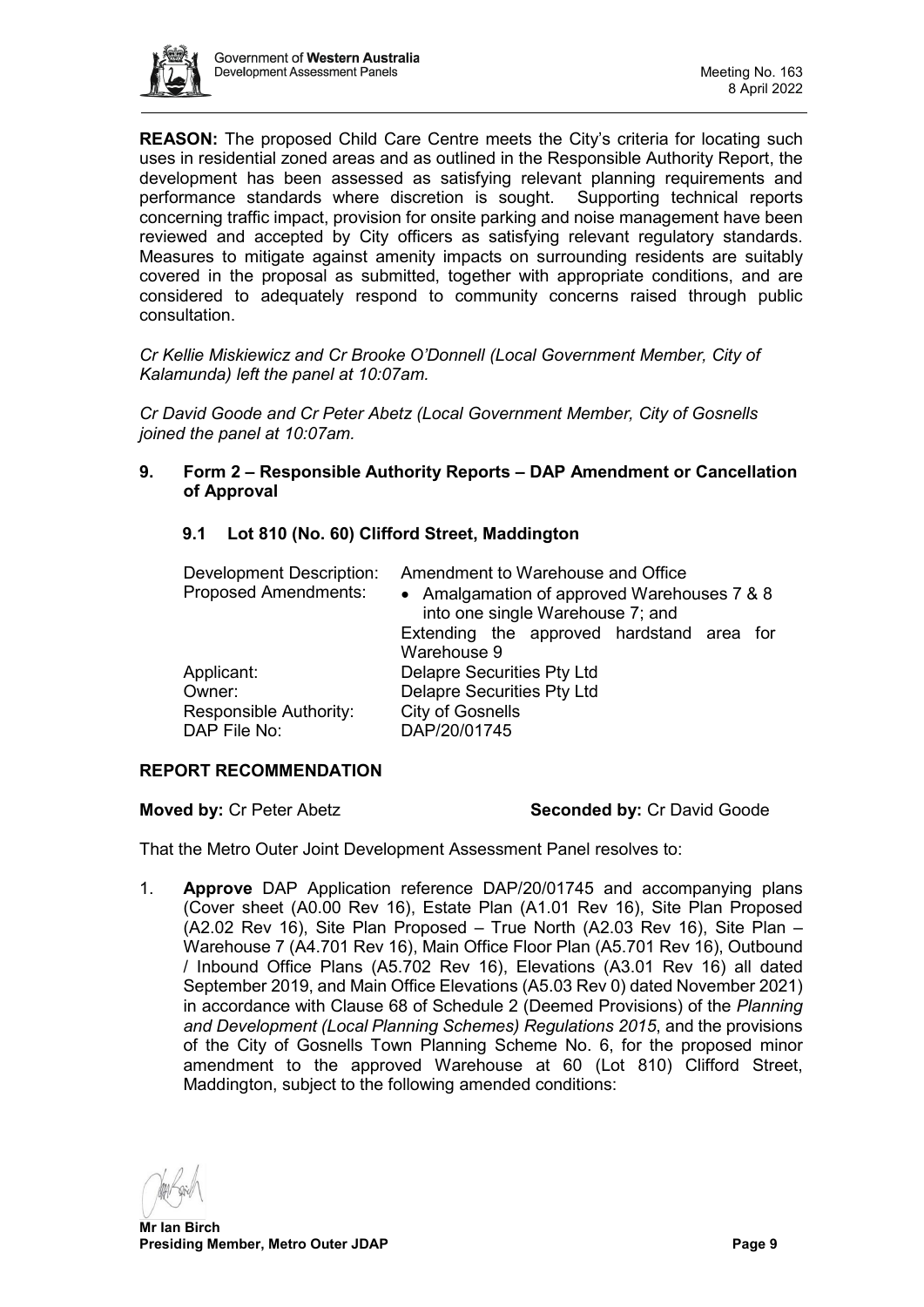

# **Amended Conditions**

- 1. Delete Condition 2 of DAP/20/01745 as follows:
	- *"2. Arrangements being made to the satisfaction of the City of Gosnells for Lots 23, 101, 103, 105 and 107 Clifford Street, Maddington to be amalgamated prior to occupation of the development."*
- 2. Delete Condition 11 of DAP/20/01745 as follows:
	- *"11. A notification under section 70A of the Transfer of Land Act 1893 must be registered over the Certificate of Title of the subject lot(s) to notify owners and prospective purchasers of the land of the factor affecting the use of the land. The notification is to be prepared and executed at the applicant's cost to the satisfaction of the City of Gosnells and is to state as follows: 'This land is within a bushfire prone area as designated by an Order made by the Fire and Emergency Services Commissioner and is subject to a Bushfire Management Plan. Additional planning and building requirements may apply to development on this land."*
- 3. Modify Condition 3 of DAP/20/01745 as follows:
	- *"3. The recommendations and requirements of the Bushfire Management Plan - Reference 59214/131,147 (Rev 0) dated 25/08/2020 and Emergency Evacuation Plan – Reference 59214/131,891 (Rev 0) dated 25/08/2020 prepared by Strategen JBS&G shall be implemented to the satisfaction of the City of Gosnells."*
- 4. Modify Condition 9 of DAP/20/01745 as follows:
	- *"9. The recommendations and requirements of the Bushland and Wetland Management Plan – Lot 810 Clifford Street, Maddington – Report Number 2020-511 Version 5, dated 5 October 2020 prepared by PGV Environmental shall implemented to the satisfaction of the City on advice from the Department of Biodiversity, Conservation and Attractions."*

All other conditions and requirements detailed on the previous approval dated 8 April 2020. shall remain unless altered by this application.

### **The Report Recommendation was put and CARRIED UNANIMOUSLY.**

**REASON:** The proposed modifications to the approved development plans raise no material issues in terms of land use or compliance with planning requirements for the site. Conditions have been updated to reflect the current situation.